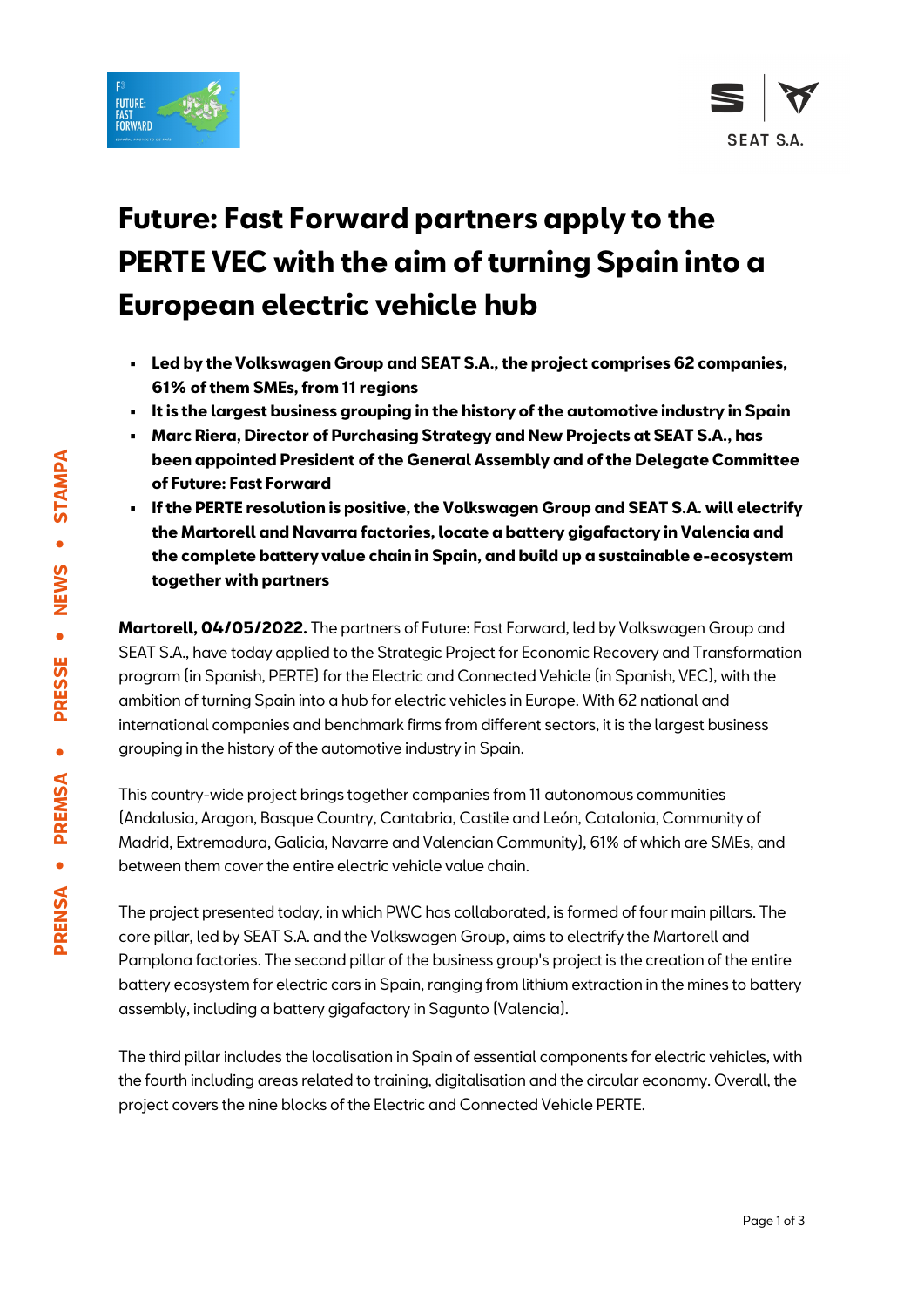



#### **First assembly of the Future: Fast Forward partners**

Last Friday, the association held its first general assembly in Madrid with representatives from all participating members of the Future: Fast Forward project. Marc Riera, Director of Purchasing Strategy and New Projects at SEAT S.A., has been appointed President of the Future: Fast Forward grouping general assembly. This representative body is set to meet at least twice a year.

The members of Future: Fast Forward have formed a Delegate Committee, which will meet on a regular basis to ensure compliance with the PERTE. This commission will also be chaired by Marc Riera.

In addition, associated with this assembly, three governance committees have been created. The Audit and Supervision Committee will be chaired by Blanca Montero, economist, independent member of the General Council of the ICO (Official Credit Institute) and member of the Board of Trustees of the Banco Sabadell Foundation. The Risk and Compliance Committee will be chaired by Ignacio González, lawyer and external advisor to the Board of Directors of Grupo Ferrer International S.A. & UNIRPROEDUCA. There will also be a Financial Committee, chaired by Ferran Rodríguez, an independent external, who currently chairs the Institute of Chartered Accountants. Each of these committees are independent and will report to the general assembly.

The group will also have a Project Management Office (PMO), which will be responsible for the exhaustive follow up of the evolution of the project. The PMO will ensure that the deadlines set and the budgets for the different investments are met.

#### **Partners of the Future: Fast Forward project**

Altech, Asai Industrial, AZTERLAN, Balidea, BeePlanet Factory, Bosch, Brose, CARTO, CELSA Group, CETIM, CIDETEC, CENIM - CSIC, CERLER Global Electronics, CYP Core, Delta Vigo, ENSO, Feníe Energía, FORMINSA, GCR Group, Gestamp, Glavista, Gonvarri, Grupo Sesé, Grupo Simoldes, Iberdrola, Intrustial, IMS Technology, Ingedetec, Instituto Universitario Investigación (CIRCE) Universidad Zaragoza, isEazy, ISEND, Kapture.io, Kautenik, Kivnon, Lazpiur, Leartiker, Libelium, Lithium Iberia, Malena Engineering, Mindcaps, Mol-Matric, Motorland Aragón, NTDD, NUTAI, Órbita Ingeniería, Pomceg Electronics, POWER Innotech, Power HoldCo Spain, SEAT CODE, SEAT MÓ, SEAT S.A., Silence, Grupo SPR, Sumitomo Electric Bordnetze, Técnicas Reunidas, TECOI, Valeo, Vega Chargers, Vicomtech, Volkswagen Navarra, WIP and Zylk.

#### **Collaborative partners of the Future: Fast Forward project**

CaixaBank, Eurecat, FICOSA, ITAINNOVA and Telefónica España.

**SEAT S.A.** is the only company that designs, develops, manufactures and markets cars in Spain. A member of the Volkswagen Group, the multinational has its headquarters in Martorell (Barcelona), sells vehicles under the CUPRA and SEAT brands, while SEAT MÓ is the business unit that covers urban mobility products and solutions.

SEAT S.A. exports more than 80% of its vehicles and is present in 75 countries. The company employs over 15,000 professionals and has three production centres – Barcelona, El Prat de Llobregat and Martorell, where it manufactures